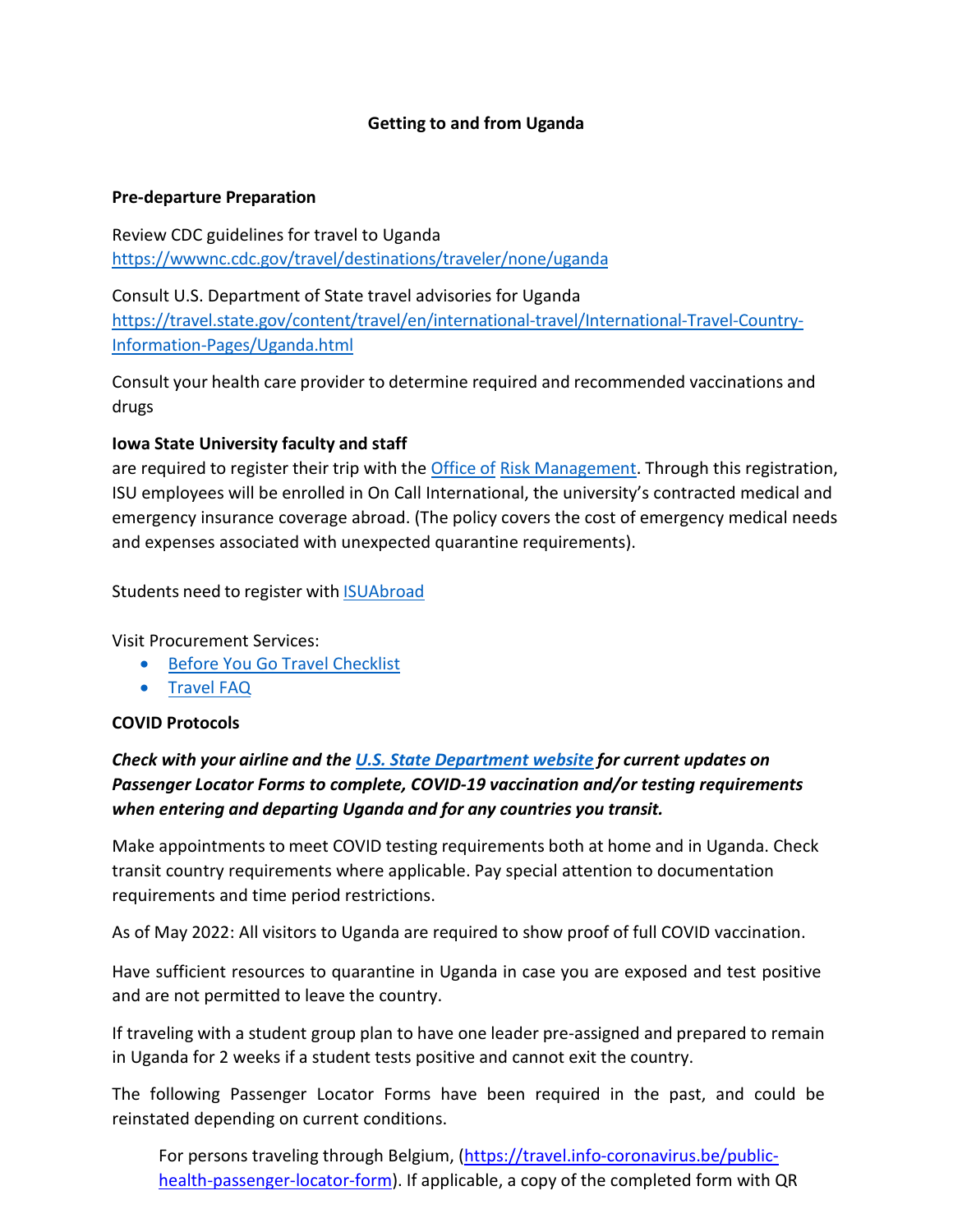code needs to be available on arrival. No payment is needed for this form. For those transiting through (not leaving the airport), use the airport for your Residential Address:

Street Zaventem; Number 1930; Country Belgium; Zip/postal code 1930; City Leopoldiaan

For persons traveling through Rwanda (even though you do not disembark), a Rwanda Passenger Locator Form may need to be completed prior to arrival [\(https://travel.rbc.gov.rw/travel/\)](https://travel.rbc.gov.rw/travel/). This form must be completed within 72 hours of departure, and you will need your passport, travel dates/time, and a copy of a negative PCR COVID-19 test result for a test taken within 72 hours of departure. A copy of the completed form with QR code needs to be available on arrival.

## **Passport, Visa, and other entry requirements**

In addition to meeting current pandemic requirements, US citizens require two things to satisfy immigration officials upon entry to Uganda (traveler's using other passports should consult the Ugandan Directorate of Citizenship and Immigration Control:

- A passport with at least 6 months validity and at least two (2) blank pages for visas. If applying for a passport, please allow three months to complete the process.
- A Uganda Ordinary/Tourist Visa to enter Uganda (good for 45 days). You will need to apply for a single-entry Uganda Ordinary/Tourist Visa online at: [https://visas.immigration.go.ug/#/apply](https://visas.immigration.go.ug/%23/apply)

Before you begin the application, have ready electronic scanned copies of:

- your passport bio-data page
- recent passport-size photo
- Yellow Fever vaccination certificate (yellow booklet)
- COVID vaccination card

These electronic files can be PDF, JPEG, PNG, BMP and must be a min. of 5 Kb / max. 250 Kb

You may use the following for your in-country contact information:

Dr Gideon Nadiope 256 701 472 233

There is a \$50 application fee (plus \$1.50 processing fee) which will require a credit card payment.

Suggestions for answers on the form for which you may have questions- Visa or

permit type: Visa Category: Uganda Ordinary/Tourist Visa Subcategory: Single Entry Point of entry where you want to have your visa personalized: Entebbe Enter your personal phone number without any spaces or dashes Duration of stay (it appears that 7 days is the minimum entry)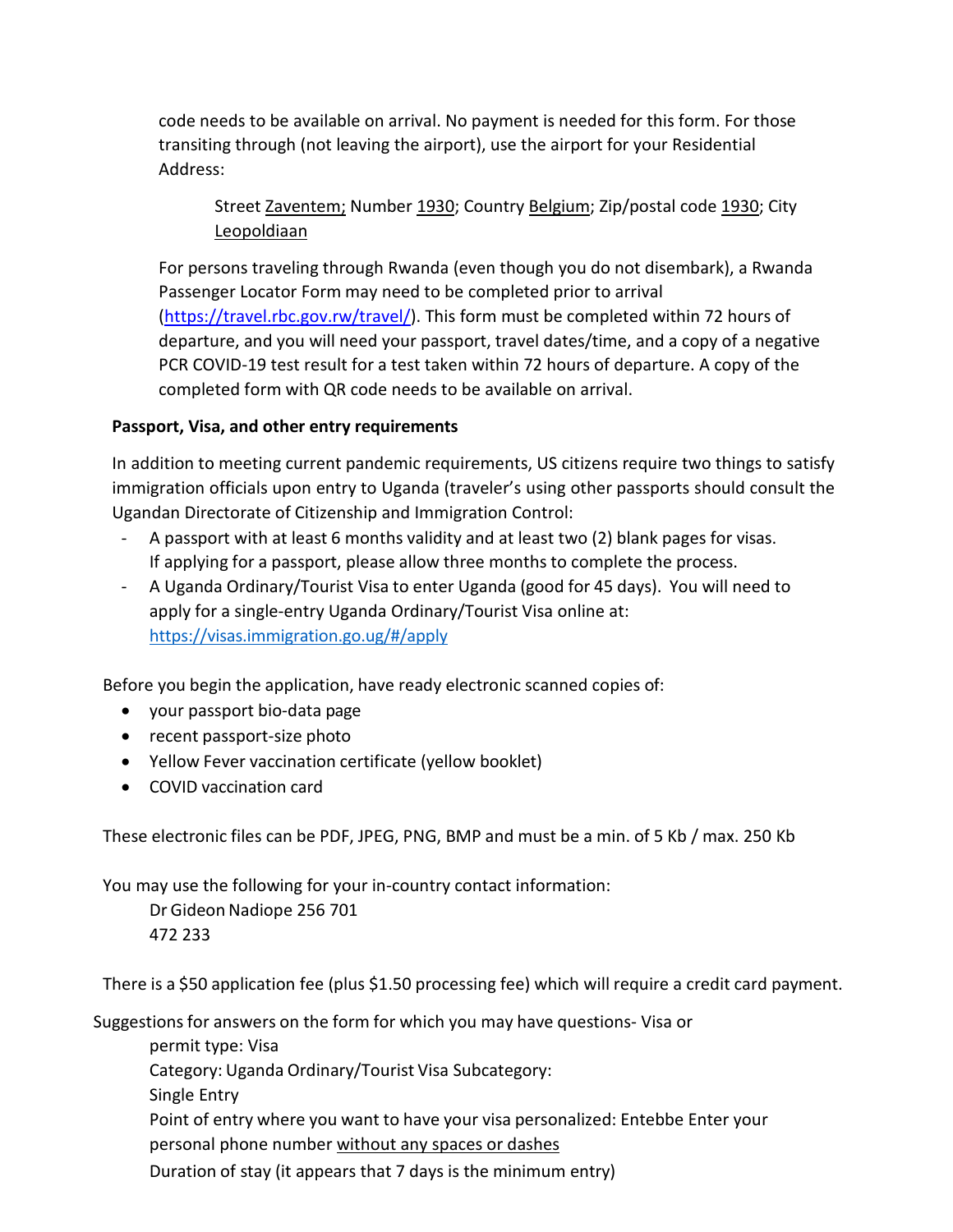Be sure to make a note of your visa application number in case there are any problems. Once

submitted, you should receive an email confirmation.

About 1-2 business days later, you should receive your approval (it sometimes takes longer). **Be sure to print the travel authorization page with barcode/QR code and bring it with you in your travel documents to present at immigration. We suggest you also scan the code on the form using your phone before departing the U.S. to verify it scans well. And use your phone to take a photo of the form and code for back-up.**

**STEP.** Travelers are also encouraged to register in the U.S. Department of State Smart Traveler Enrollment Program (STEP), [https://step.state.gov/step/.](https://step.state.gov/step/) STEP is a free service to allow U.S. citizens and nationals traveling and living abroad to enroll their trip with the nearest U.S. Embassy or Consulate. Benefits:

- Receive important information from the Embassy about safety conditions in your destination country, helping you make informed decisions about your travel plans.
- Help the U.S. Embassy contact you in an emergency, whether natural disaster, civil unrest, or family emergency.
- Help family and friends get in touch with you in an emergency

## Other:

Consider whether you need to update your cellular/data plan for international travel

## **Getting there**

The only international airport in Uganda is Entebbe International Airport (EBB). The journey from Des Moines (DSM) to Uganda is approximately 26-30 hours one-way. Most ISU travelers take Delta to Amsterdam from the US and transfer to KLM Royal Dutch Airlines. Economy tickets are typically available for \$1,400 - \$1,500 per person round trip. Other connections are available through Doha, Dubai, Addis Ababa, Cairo, Brussels, Kigali, Nairobi and Istanbul.

Flights to/from Entebbe usually arrive and depart in the late evening. Upon arrival, it is advisable to stay in a hotel near the Entebbe airport (most of these hotels have airport transportation, some require advance arrangements with the hotel). Overnighting in Entebbe is preferable for security as well as personal comfort. It allows you to get a good night's rest and breakfast before the approximately 3 ½ -hour drive to Kamuli during daylight hours.

The map below shows the location of Entebbe, Kampala and Kamuli within Uganda. The town of Entebbe is about a 10-minute drive from the airport. Kampala is approximately a 1-hour drive from the airport, and Kamuli is approximately 3 hours from Kampala.

## **Returning from Uganda**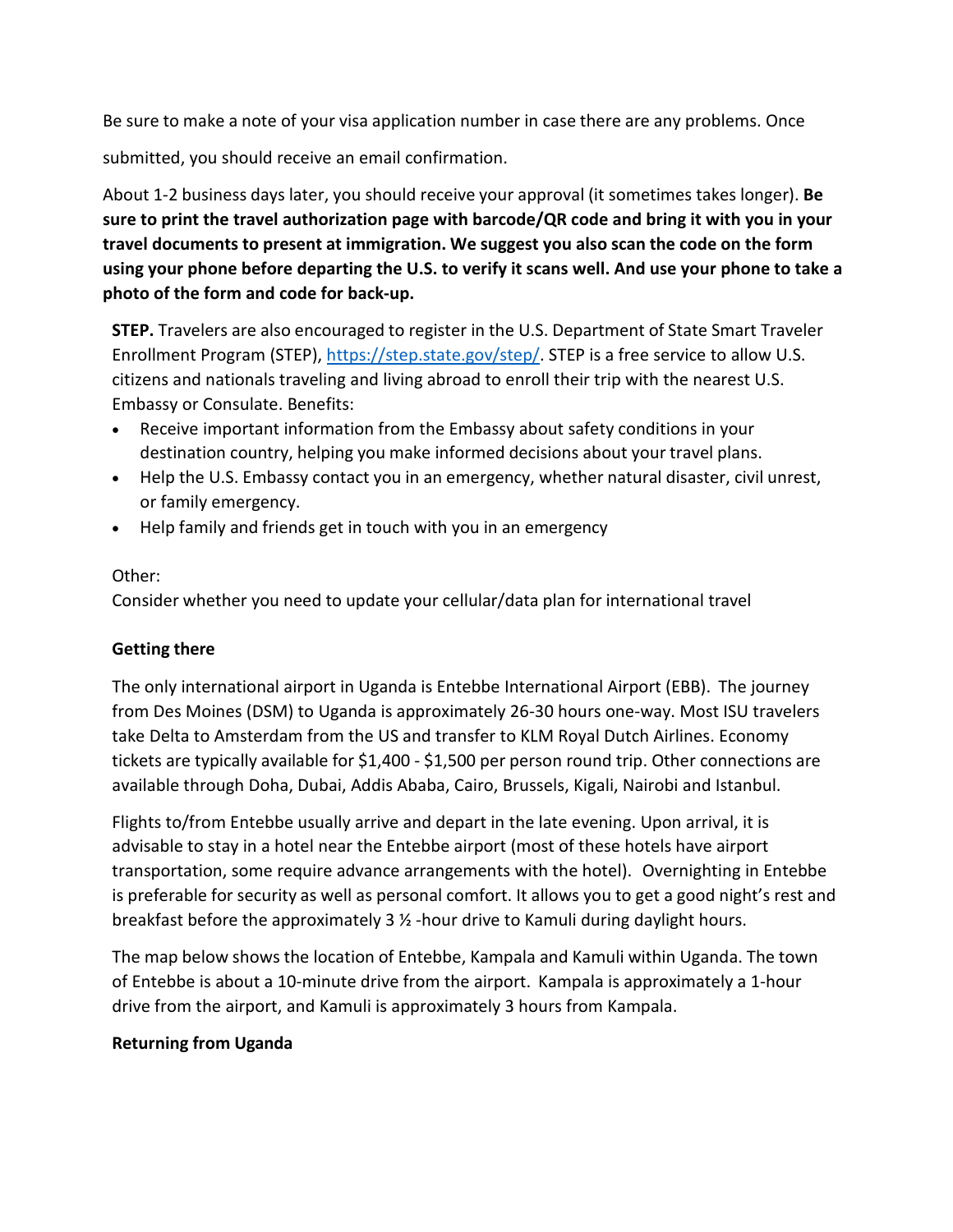# **Check with your airline and the U.S. State [Department](https://travel.state.gov/content/travel/en/international-travel/International-Travel-Country-Information-Pages/Uganda.html) website for current updates on COVID-19 vaccination and/or testing requirements.**

Allow extra time before your flight for COVID testing

There are a number of options for getting a test in Entebbe and Kampala, such as [https://safarilaboratories.com/.](https://safarilaboratories.com/) Our staff in Uganda can help to make arrangements.

Effective December 2021, the  [Centers for Disease Control and Prevention \(CDC\)](https://travel.state.gov/content/travel/en/international-travel/before-you-go/covid-19_testing_required_US_Entry.html#ExternalPopup) requires all air passengers two years of age and over entering the United States (including U.S. citizens and Legal Permanent Residents) to present a negative COVID-19 test result a negative taken no more than 1 day before departure, or proof of recovery from the virus within the last 90 days. Airlines must confirm the negative test result or proof of recent recovery for all passengers prior to boarding. Airlines must deny boarding of passengers who do not provide documentation of a negative test or recovery.

You must be tested with a viral test to look for current infection – these include an antigen test or a nucleic acid amplification test (NAAT). Phrases indicating a test is an antigen test could include, but not are not limited to: Rapid antigen test. (PCR tests are acceptable, but not required).

A HARD COPY of the test result must be printed before checking in for your flight. Electronic copies of test results are NOT ACCEPTED.

-Uganda map below-